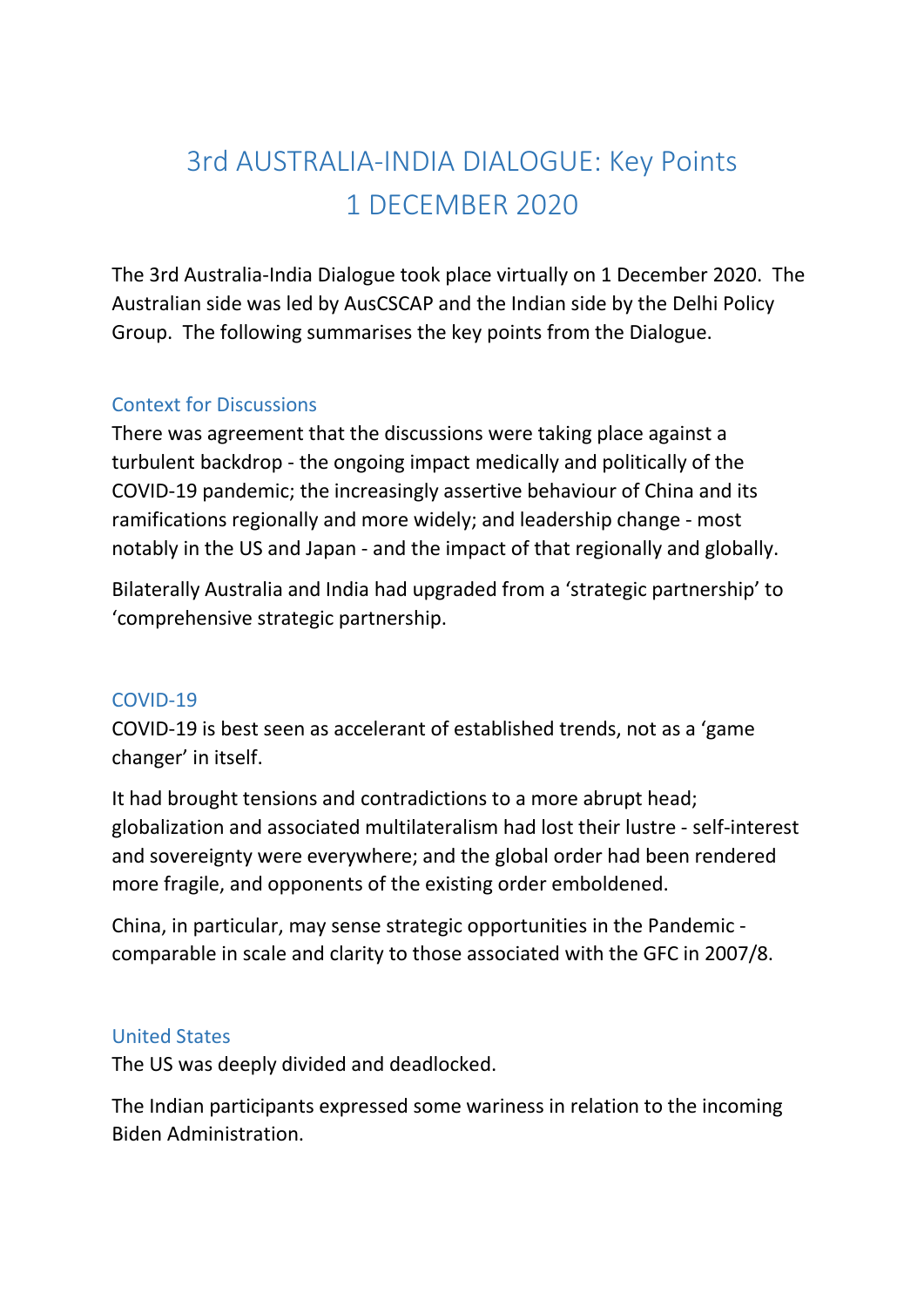Events meant that it was unlikely that the Biden Presidency would be an extension of the Obama one. US moral primacy and leadership had been lost; the US would need to work hard to rebuild/repair/restore trust to regain that, notably with Japan. Nonetheless US deterrent power is still important.

'Democratic Asia' feared a return to 'Democrat-style' intervention in the domestic affairs of states. A 'climate first' foreign policy would cause concern.

One Indian view was that this might be over-stated. Biden would be compelled to expend a lot of energy and resources focussing on domestic matters - at least in the immediate/first term. The Democrats may have attitudes toward global leadership, alliances and the challenges emanating from China not very different from some Republicans, but it will be difficult to find the political space and energy to develop a coherent strategy to re-capture some of the ground lost.

#### The Quad and Regional Security

A strong Indian view was that the Quad needs to be developed, including institutionalized, as a priority. The strength of the Quad was strategic not operational.

India welcomed the Quad because it engaged the US, but also added cryptically that the US need not be the lynchpin in the grouping. The current 1 plus 3 arrangement could develop in into a 3 (Australia, India, Japan) plus 1 (US) or even a 2 (India, Australia) plus 1 plus 1.

Australian defence policy is in transition.

India welcomes the recent announcement of the Australia-Japan defence agreement, limited as it is. US ructions were causing Japan to reconsider its position; it was important to keep Japan interested and engaged to avoid a drift to China. For the moment Japan remained a shield rather than a spear.

The Indian hesitation regarding Japanese commitment seemed significant.

#### China

Increasingly assertive behaviour by China was second only to COVID-19 in shaping international affairs. And the key issue is US-China relations.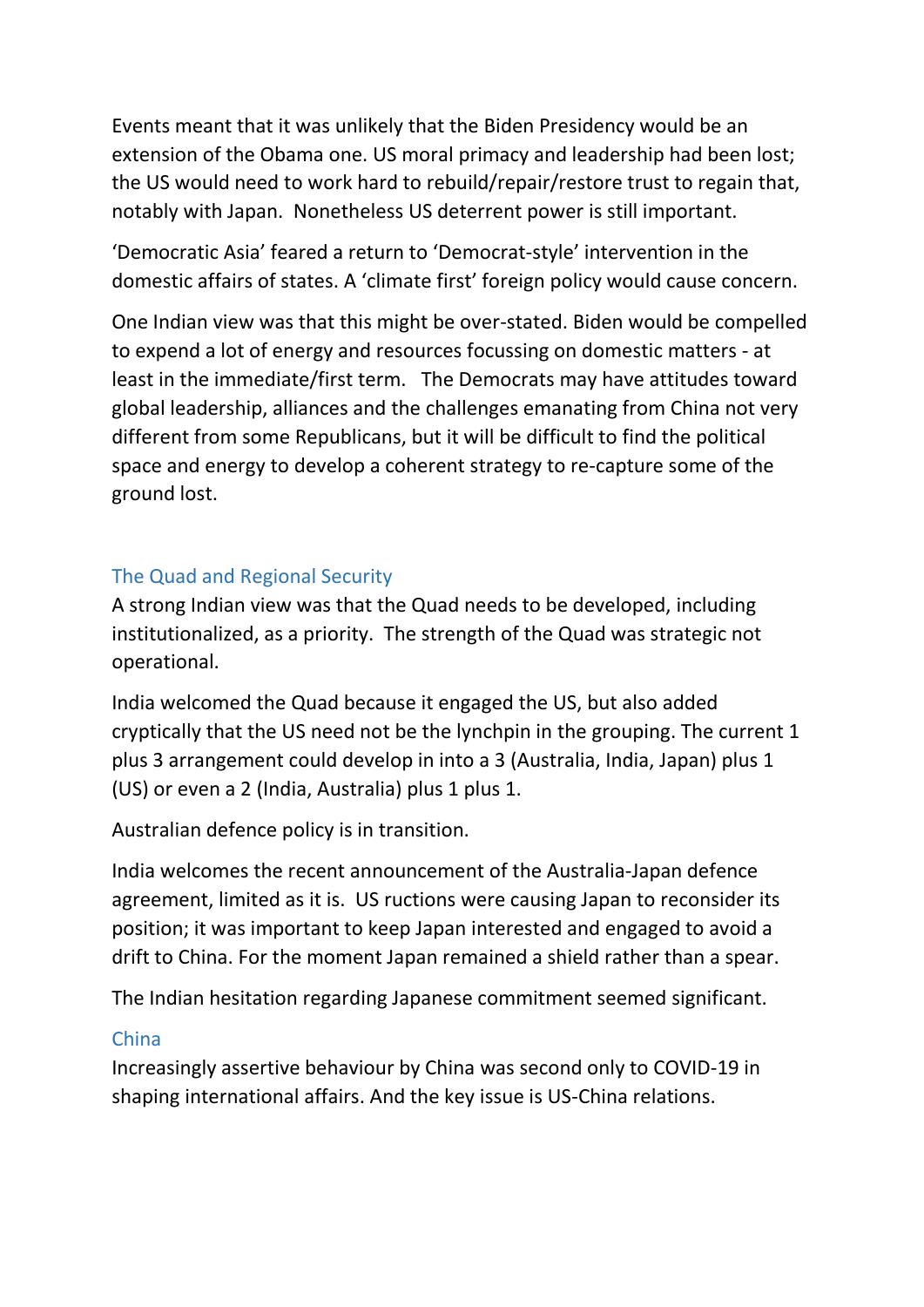Earlier self-doubt and humility have been replaced by hubris and certitude. China has confidence in its own ability to cope. Some suggested - optimistically perhaps – that they overestimated their power and risk overreach.

China doesn't understand the right of countries to pursue their sovereign interests when they differ from China's.

The Indian view was that the role and positioning of ASEAN in all of this is unclear; hard to work out where it is going. Likewise what will Indonesia's role be?

India is pursuing a 'calibrated economic de-coupling' from China, but recognises it won't be 'perfect'. While India is stepping up as a pharma hub (for COVID-19 and others), it still relies on China for 70% of its active pharmaceutical ingredients. India emphasised a 'self-reliant' India did not mean it was anti-globalisation

#### Australia-India Bilateral Relations

The economic relationship remains limited (and still awaiting India's response to the Varghese Report), but there was some scepticism that an FTA would produce significant benefits.

India noted that it was not a member of APEC and suggested this had somehow been an impediment in the RCEP context.

An Australian participant suggested there might be scope for Australia and India to work more cooperatively on international approaches - e.g. to the Biden Administration, on WTO reform and improved effectiveness. The Indian reaction to this was (perhaps surprisingly, given the general Indian enthusiasm for India-Australia collaboration at the Dialogue) lukewarm.

There is a more contested environment in the South Pacific; and there is a similar need to focus on stabilising and reducing vulnerabilities among Indian Ocean states. There may be possibilities for cooperation.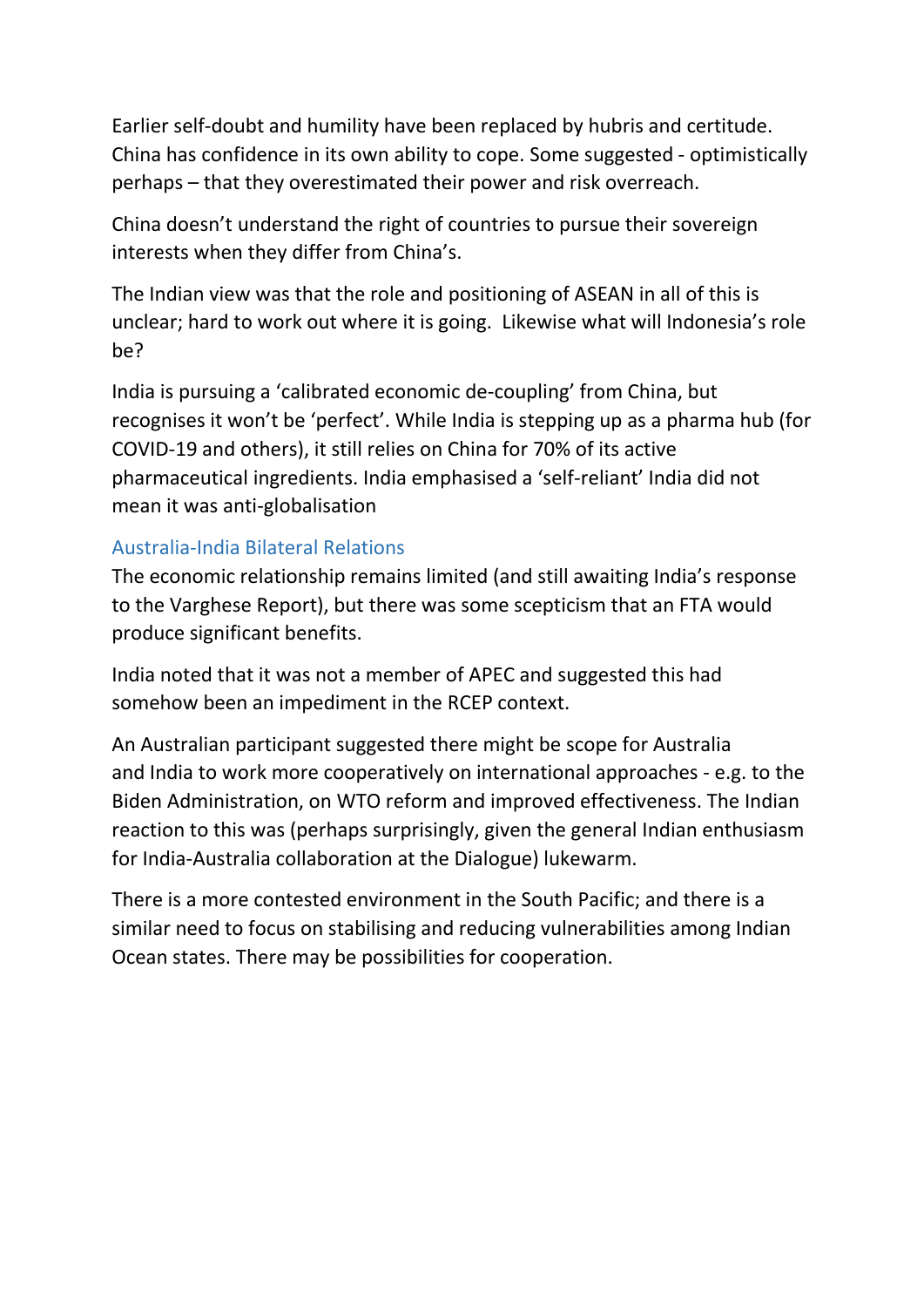# **3rd DPG - AUS CSCAP WORKSHOP December 01, 2020, 0930 – 1215 IST, 1500 – 1745 AEDT Event Profile and Agenda**

The Covid-19 pandemic, the most devastating event in living memory since World War II, has changed the world beyond recognition and will continue to impact our lives in ways that are difficult to fathom. It came at a time when the international system was already stressed due to rebalancing of the global economy and power equations, disenchantment with globalisation and concerns about inequity, the failure of the multilateral system to effectively grapple with the challenges of terrorism and climate change, and the emergence of new threats in the digital and cyber domains. China's moves to reshape accepted international rules for its exclusive advantage have only added to these complex challenges and have led to a change in the US outlook towards Asia. Leadership transitions in Japan and the US also generate uncertainties.

The Indo-Pacific has replaced the Atlantic as the primary theatre of global contestation, bringing great power competition to Asia. Regional and extraregional stakeholders including ASEAN, Australia, France, Germany, India, Japan and the US have announced their respective Indo-Pacific visions, but doubts persist about their ability to harness these collectively to buttress rules based order. The Quadrilateral security dialogue has progressed towards regularisation and even prospective formalisation. China denounces this trend as attempts at containment, but maintains its coercive assertions across the region.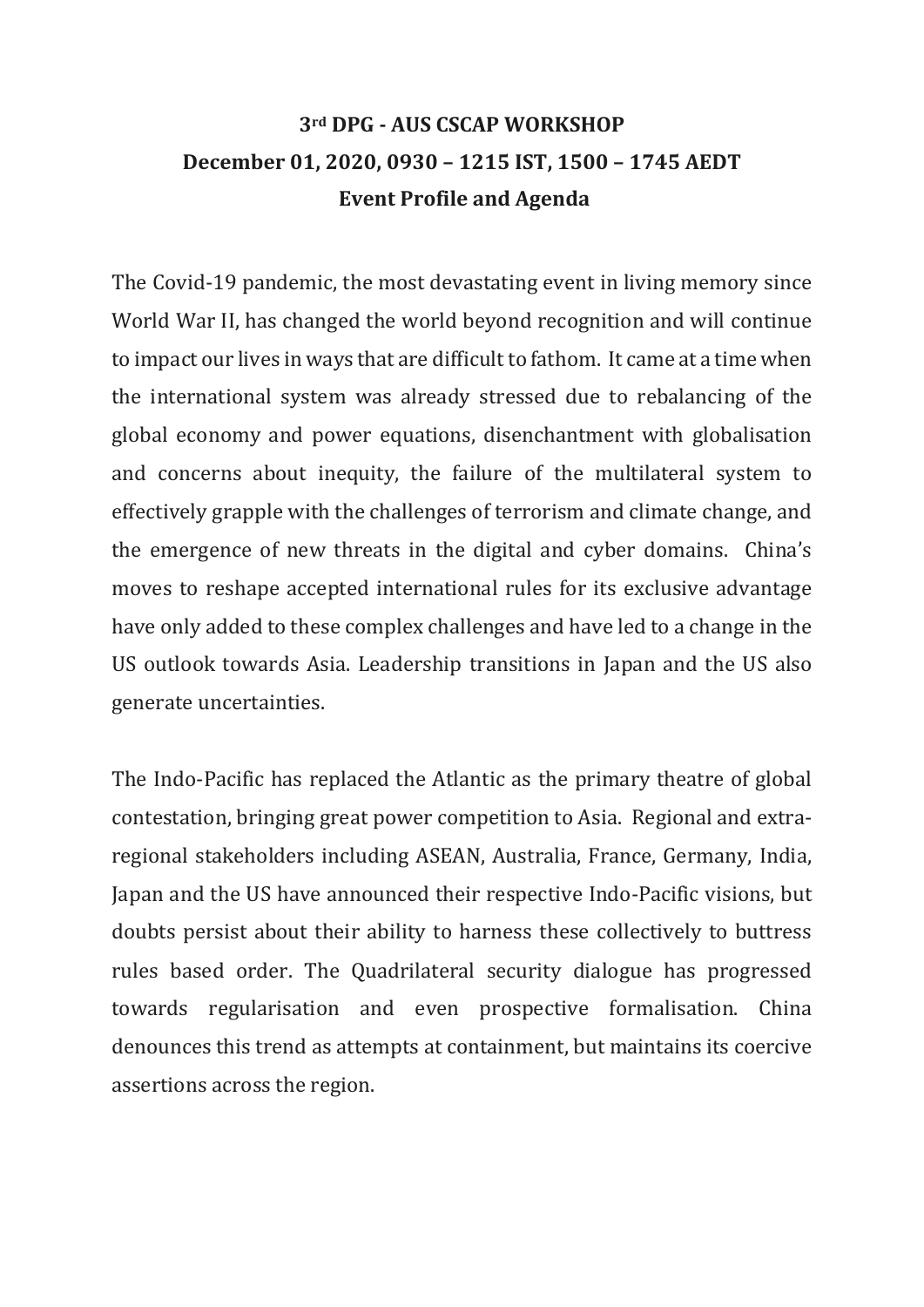India and Australia, following a series of setbacks and false starts over a decade, have established a comprehensive global and strategic partnership and set out a shared vision for maritime cooperation in the Indo-Pacific on June 04, 2020. The partnership calls for bilateral engagement across 11 pillars designed to strengthen cooperation in stabilising the Indo-Pacific and tackling emerging challenges, including the pandemic. Their shared vision for maritime cooperation in the Indo-Pacific highlights common concerns, while seeking solutions through strengthened domain awareness and deeper cooperation between navies, coastguards and law enforcement agencies, as well as working together to support the regional architecture in line with shared values and interests. The forward momentum of the Quadrilateral dialogue and the invitation to Australia to participate in Exercise Malabar have enhanced security ties between the two nations.

Against this backdrop, the 3rd DPG-CSCAP Australia Workshop will seek to promote strategic communication between India and Australia through a candid exchange of views to foster better understanding of each other's vital interests and generate ideas to strengthen bilateral relations in the strategic, security, defence and economic dimensions.

*DPG and AUS CSCAP delegations will meet virtually under the Chatham House Rule on December 01, 2020 to discuss global and regional developments and the advancement of the India-Australia strategic partnership for a stable and secure future for the Indo-Pacific.*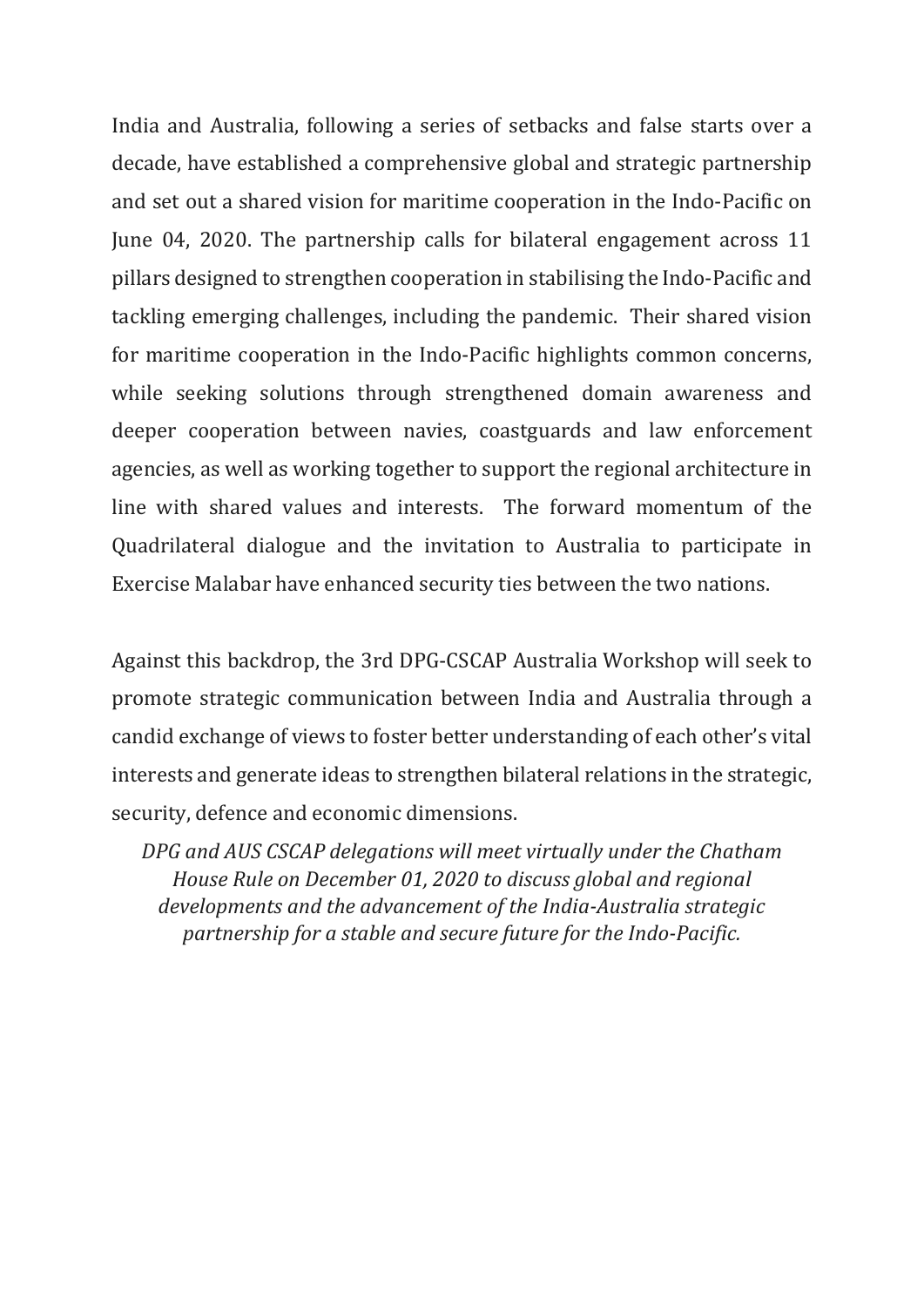#### **AGENDA**

### **Opening Session (15 minutes, 0930 – 0945 IST, 1500 – 1515 AEDT)**

- 1. Remarks by Amb. H.K. Singh, Director General, DPG.
- 2. Remarks by Mr Ric Smith, Co-Chair, AusCSCAP

# **Panel I: Global and Regional Developments (75 minutes, 0945 – 1100 IST, 1515 – 1630 AEDT)**

### *Moderator: Aus CSCAP (5 minutes)*

(This session comprises an exchange of views on the impact of recent global and regional developments on Asia's future, including the pandemic, great power competition and changes in leadership of key stakeholders).

Panellists:

- 1. DPG: 20 minutes.
- 2. Aus CSCAP: 20 minutes

**Brendan Sargeant**, Professor of Practice in Strategic and Defence Studies; Head, Strategic and Defence Studies Centre Coral Bell School of Asia Pacific Affairs, ANU College of Asia and the Pacific

**Pradeep Taneja**, Fellow of the Australia India Institute at the University of Melbourne, Lecturer in Asian politics, political economy and international relations in the School of Social and Political Sciences.

3. Discussion: 25 minutes.